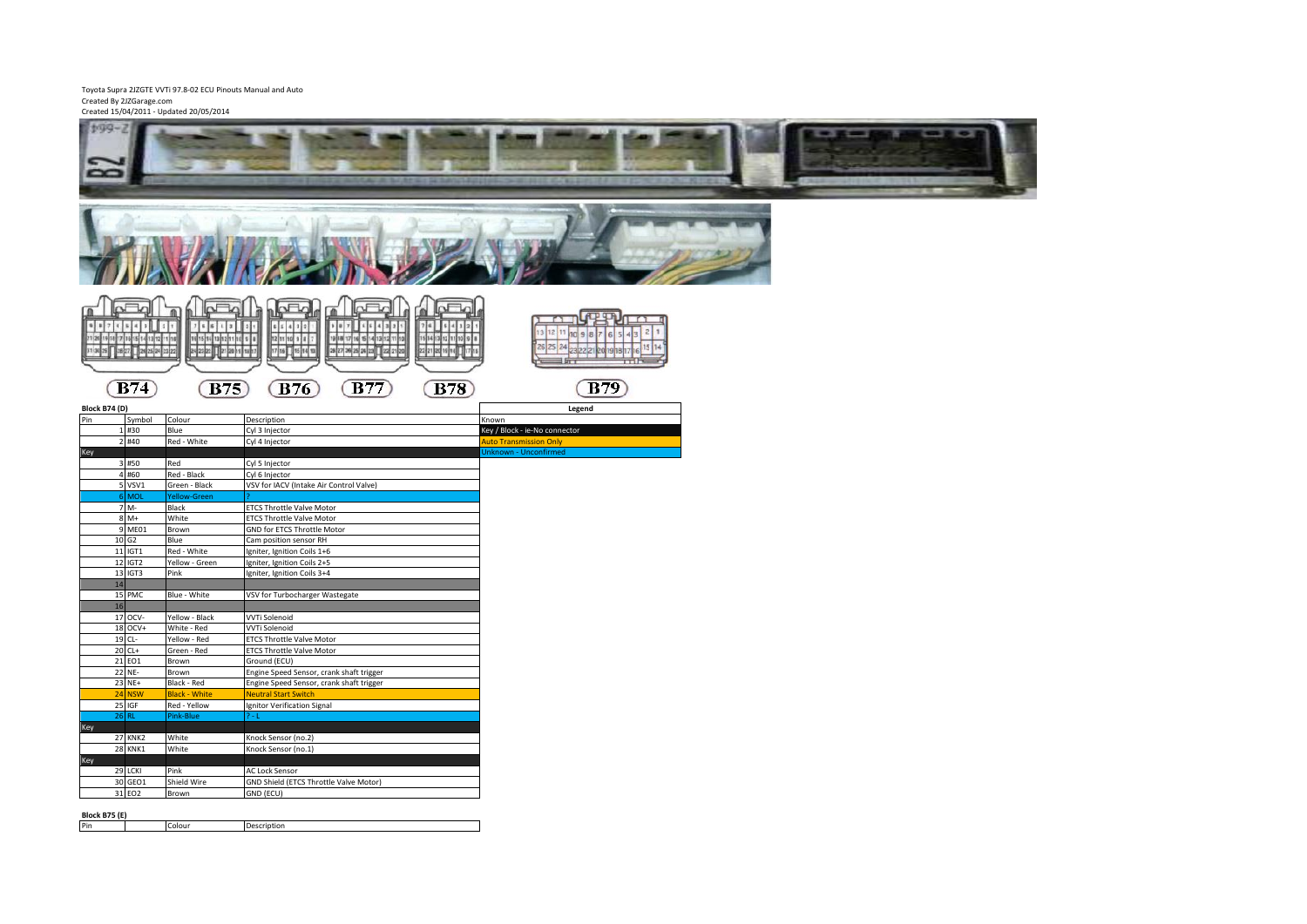| $\mathbf{1}$   |                     |                    |                                            |
|----------------|---------------------|--------------------|--------------------------------------------|
| $\overline{2}$ | VC                  | Blue - Red         | AFM, TPS, MAP sensor +5V                   |
| Key            |                     |                    |                                            |
|                | 3 VSV <sub>2</sub>  | Green - Yellow     | VSV for EGCV (Exhaust Gas Control Valve)   |
| 4              | HT                  | Green              | o2 Sensor Heater                           |
|                | 5 #10               | Red - Blue         | Cyl 1 Injector                             |
|                | 6 #20               | Blue - Red         | Cyl 2 Injector                             |
| $\overline{7}$ | PRG                 | Yellow - Black     | VSV Canister Purge                         |
|                | 8 MOPS              | Unknown            | Main Oil Pressure Switch                   |
|                | 9 PIM               | Black - Yellow     | MAP Sensor (To PM1)                        |
|                | 10 VG               | Red - Blue         | AFM (Air Flow Meter)                       |
| 11             |                     |                    |                                            |
|                | 12 OX               | White              | o2 Sensor (To OX1)                         |
| 13N            |                     | <b>Green-Red</b>   | <b>Neutral Gear-ECT Position Indicator</b> |
|                | 14 THW              | Blue               | Water Temp Sensor                          |
|                | 15 VPA              | Blue - White       | Accel Sensor PPS main                      |
|                | <b>16 VPA2</b>      | Blue - Black       | Accel Sensor PPS sub                       |
|                | 17 E1               | <b>Brown</b>       | GND (ECU)                                  |
|                | 18 E2               | White - Black      | GND (Sensors)                              |
|                | 19 EVG or E2G Brown |                    | GND (AFM - Air Flow Meter)                 |
| 20             | $\overline{2}$      | Green              | 2nd Gear-ECT Position Indicator            |
| 21             |                     | <b>Green-Black</b> | <b>1st Gear-ECT Position Indicator</b>     |
| Key            |                     |                    |                                            |
|                | 22 THA              | White - Red        | AFM-Air Temp Sensor                        |
|                | 23 VTA              | Yellow             | Throttle Pos Sensor Main                   |
|                | <b>24 VTA2</b>      | Yellow - Green     | Throttle Pos Sensor Sub                    |

### **Block B76 (F)**

| Pin |                    | Colour              | Description                                                     |
|-----|--------------------|---------------------|-----------------------------------------------------------------|
|     | $1$ S <sub>1</sub> | <b>Blue</b>         | <b>Shift Solenoid 1</b>                                         |
|     | <b>S2</b><br>21    | <b>Green-Yellow</b> | <b>Shift Solenoid 2</b>                                         |
|     | $3$ SD             | <b>Yellow-Green</b> | <b>Shift Solenoid 3</b>                                         |
|     | $4$ NCO+           | Red                 | O/D Direct Clutch Speed Sensor                                  |
|     | $5$ SP2+           | <b>Blue-Yellow</b>  | <b>A/T Speed Sensor</b>                                         |
|     | $6$ $S4$           | Yellow              | <b>Shift Solenoid</b>                                           |
|     | $7$ SLU+           | <b>Green-White</b>  | <b>ECT No.3 Solenoid (Lock-up Control)</b>                      |
|     | $8$ SLN+           | Pink                | <b>ECT No.4 Solenoid (Accumulator Back Pressure Modulation)</b> |
|     | $9$ SLT+           | <b>Green-Black</b>  | <b>ECT Solenoid SLT (Line Pressure Control)</b>                 |
|     | $10$ NCO-          | Green               | O/D Direct Clutch Speed Sensor                                  |
|     | $11$ SP2-          | <b>Red-Blue</b>     | <b>A/T Speed Sensor</b>                                         |
|     | 12 VSV3            | Green - Red         | VSV for EGBV (Exhaust Gas Bypass Valve, Prespool)               |
|     | 13 SLU-            | <b>Blue-Red</b>     | <b>ECT No.3 Solenoid (Lock-up Control)</b>                      |
|     | <b>14 SLN-</b>     | <b>Blue-Black</b>   | <b>ECT No.4 Solenoid (Accumulator Back Pressure Modulation)</b> |
|     | $15$ SLT-          | <b>Red-Black</b>    | <b>ECT Solenoid SLT (Line Pressure Control)</b>                 |
| Key |                    |                     |                                                                 |
|     | 16 FPU             | Red - Yellow        | VSV for Fuel Pressure Control                                   |
|     | $17$ OIL           | <b>Green-Red</b>    | <b>ECT Oil Temperature Sensor</b>                               |

#### **Block B77 (G)**

| Pin            |         | Colour              | Description                                |
|----------------|---------|---------------------|--------------------------------------------|
|                | 1 AC    | Blue - Red          | AC Signal from AC Amplifier                |
|                | 2 STA   | Black               | <b>Starter Signal</b>                      |
| ₹              |         |                     |                                            |
|                | 4 SFTU  | <b>Blue-Yellow</b>  | <b>E Shift Up</b>                          |
|                | 5 TC    | Red - Blue          | DLC3-Diagnostic Mode                       |
|                | $6$ STP | <b>Green-White</b>  | <b>Brake Signal Switch</b>                 |
| Key            |         |                     |                                            |
|                | 713     | <b>Yellow-Green</b> | <b>3rd Gear-ECT Position Indicator</b>     |
| 8              |         |                     |                                            |
| $\overline{9}$ |         |                     |                                            |
| 10             |         |                     |                                            |
| 11             |         |                     |                                            |
| 12             |         |                     |                                            |
|                | 13 ACMG | <b>White Green</b>  | <b>AC MG Signal</b>                        |
|                | 14 SFTD | <b>Red-Green</b>    | <b>E Shift Down</b>                        |
| 15             |         |                     |                                            |
| $16$ R         |         | <b>Red-Black</b>    | <b>Reverse Gear-ECT Position Indicator</b> |
| 17D            |         | <b>Yellow-Black</b> | <b>Drive Gear-ECT Position Indicator</b>   |